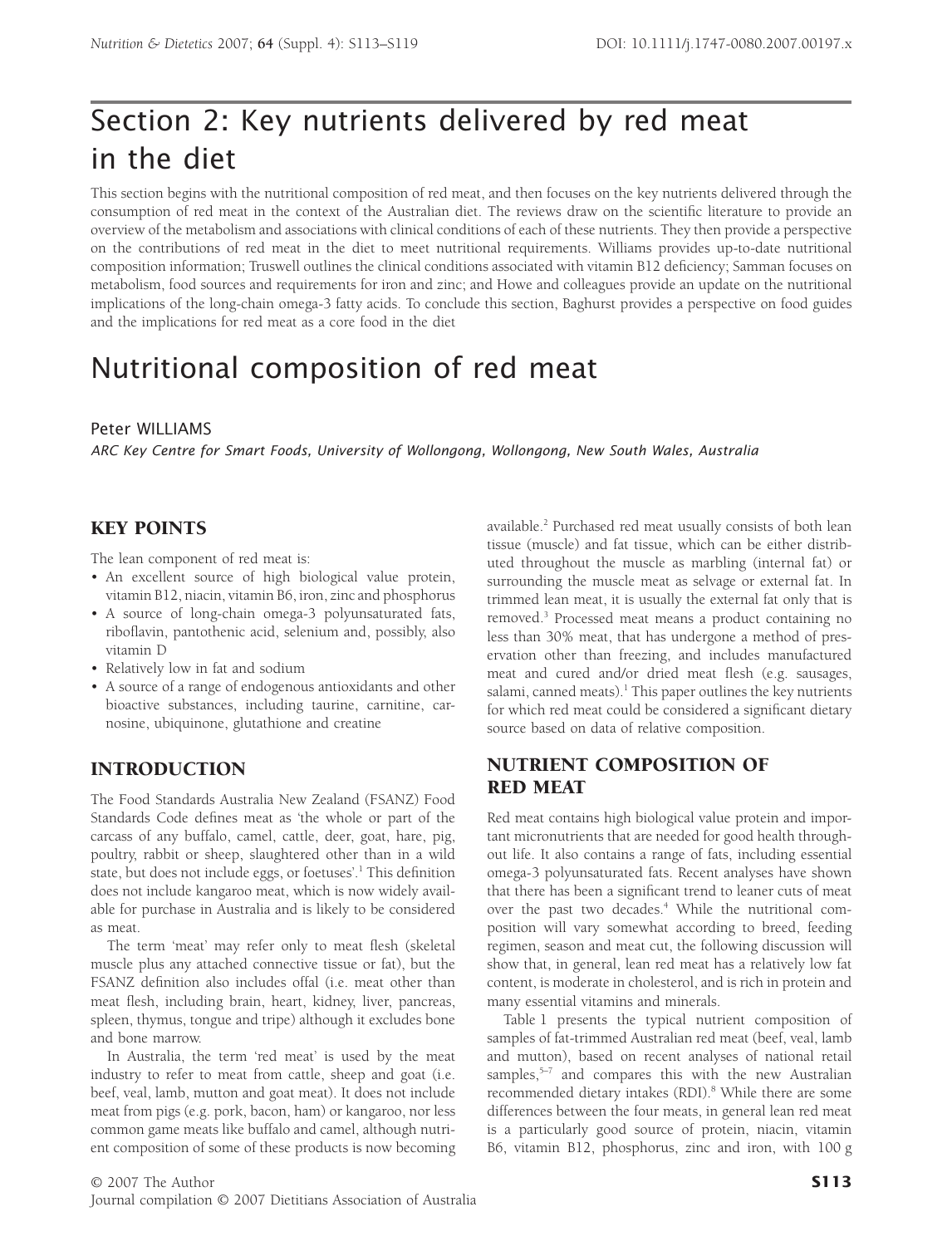|                            | $Beef^{(a)}$ | Veal <sup>(b)</sup> | $Lamb$ <sup>(c)</sup> | Mutton <sup>(d)</sup> | Adult Australian RDI              |
|----------------------------|--------------|---------------------|-----------------------|-----------------------|-----------------------------------|
| Moisture $(g)$             | 73.1         | 74.8                | 72.9                  | 73.2                  |                                   |
| Protein (g)                | 23.2         | 24.8                | 21.9                  | 21.5                  | $46 - 64$                         |
| Fat $(g)$                  | 2.8          | 1.5                 | 4.7                   | 4.0                   |                                   |
| Energy (kJ)                | 498          | 477                 | 546                   | 514                   | $6.5 - 15.8$ MJ                   |
| Cholesterol (mg)           | 50           | 51                  | 66                    | 66                    |                                   |
| Thiamin (mg)               | 0.04         | 0.06                | 0.12                  | 0.16                  | $1.1 - 1.2$                       |
| Riboflavin (mg)            | 0.18         | 0.20                | 0.23                  | 0.25                  | $1.1 - 1.6$                       |
| Niacin (mg)                | 5.0          | 16.0                | 5.2                   | 8.0                   | $14 - 16$                         |
| Vitamin B6 (mg)            | 0.52         | 0.8                 | 0.10                  | 0.8                   | $1.3 - 1.7$                       |
| Vitamin B12 $(\mu g)$      | 2.5          | 1.6                 | 0.96                  | 2.8                   | 2.4                               |
| Pantothenic acid (mg)      | 0.35         | 1.50                | 0.74                  | 1.33                  | $4 - 6$                           |
| Vitamin A $(\mu g)$        | $<$ 5        | $<$ 5               | 8.6                   | 7.8                   | 700-900 $\mu$ g RE <sup>(e)</sup> |
| Beta-carotene $(\mu g)$    | 10           | $<$ 5               | $<$ 5                 | $<$ 5                 | 700-900 μg RE <sup>(e)</sup>      |
| Alpha-tocopherol (mg)      | 0.63         | 0.50                | 0.44                  | 0.20                  | $7 - 10$                          |
| Sodium (mg)                | 51           | 51                  | 69                    | 71                    | 460-920                           |
| Potassium (mg)             | 363          | 362                 | 344                   | 365                   | 2800-3800                         |
| Calcium (mg)               | 4.5          | 6.5                 | 7.2                   | 6.6                   | 1000-1300                         |
| Iron $(mg)$                | 1.8          | 1.1                 | 2.0                   | 3.3                   | $8 - 18$                          |
| $\text{Zinc} \text{ (mg)}$ | 4.6          | 4.2                 | 4.5                   | 3.9                   | $8 - 14$                          |
| Magnesium (mg)             | 25           | 26                  | 28                    | 28                    | 310-420                           |
| Phosphorus (mg)            | 215          | 260                 | 194                   | 290                   | 1000                              |
| Copper (mg)                | 0.12         | 0.08                | 0.12                  | 0.22                  | $1.2 - 1.7$                       |
| Selenium $(\mu g)$         | 17           | <10                 | 14                    | <10                   | $60 - 70$                         |

**Table 1** Average nutrient composition (per 100 g) of the lean component of Australian red meat<sup>5-7</sup>

<sup>(a)</sup> Mean values for diced, stir-fry, round, rump, topside, silverside, fillet, sirloin, scotch fillet, T-bone, blade and chuck steak.

(b) Mean values for stir-fry, diced, leg steak and culet.

(c) Mean values for diced, stir-fry, leg roast, easy-carve roast, mini-roast, chump chop, loin chop, cutlet and easy-carve shoulder.

(d) Mean values for leg roast and casserole mutton.

<sup>(e)</sup> RE = retinol equivalents (=1  $\mu$ g retinol or 6  $\mu$ g or beta-carotene).

RDI = recommended dietary intake.

providing more than 25% RDI of these nutrients. It also provides more than 10% RDI of riboflavin, pantothenic acid and selenium. Of the four meats, mutton is particularly nutrient-dense, and the richest source of thiamin, vitamins B6 and B12, phosphorus, iron and copper.

# Protein and amino acids

Raw red muscle meat contains around 20–25 g protein/ 100 g. Cooked red meat contains 28–36 g/100 g, because the water content decreases and nutrients become more concentrated during cooking. The protein is highly digestible, around 94% compared with the digestibility of 78% in beans and 86% in whole wheat.<sup>9</sup> Protein from meat provides all essential amino acids (lysine, threonine, methionine, phenylalanine, tryptophan, leucine, isoleucine, valine) and has no limiting amino acids. Protein Digestibility Corrected Amino Acid Score is a method of evaluating the protein quality, with a maximum possible score of 1.0. Animal meats like beef have a score of approximately 0.9, compared with values of  $0.5-0.7$  for most plant foods.<sup>10</sup> The amino acid glutamic acid/glutamine is present in meat in the highest amounts (16.5%), followed by arginine, alanine and aspartic acid.

## Fat

Table 2 shows examples of the amount of separable fat found on typical retail cuts of red meat available for sale in Australia.4,11 There is a wide variation in the amount of total separable fat between the different beef and lamb cuts, ranging from 37% in loin lamb chops to only 1% in veal steak.

The gross composition values show that there generally appears to be less separable fat in the untrimmed raw retail samples collected in 2002 compared with those reported from 1983 to 1986.<sup>12,13</sup> For example, the percentage separable fat has declined from 18% to 12% in rump steak and from 10% to 6.6% in fillet steak. This trend to lower-fat cuts has been due to three factors: selective breeding and feeding practices designed to increase the carcase lean-to-fat ratio; meat classification and marketing systems designed to favour leaner products; and modern butchery techniques such as seaming out whole muscles and trimming away intermuscular fat.14

Given the trend to prepare and consume meat after trimming external fat, the most recent nutritional analyses show that all trimmed lean red meats are relatively low in fat (<7%) and have moderate cholesterol content, with the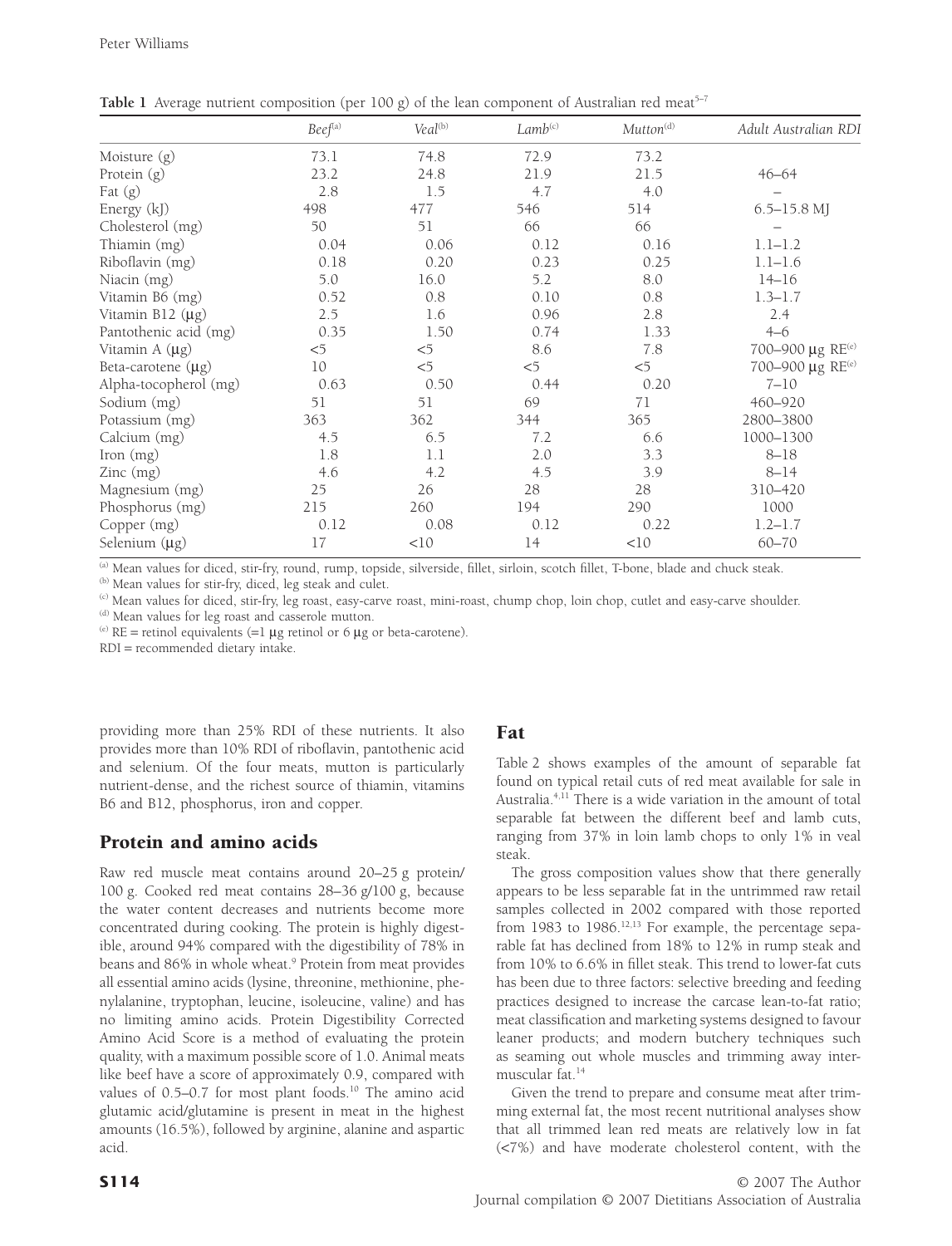*Total*

*Cholesterol*

|                     | %    | % External     | % Internal     |
|---------------------|------|----------------|----------------|
| Meat cut            | Lean | fat            | fat            |
| Beef                |      |                |                |
| Topside roast       | 91   | 6              | 3              |
| Silverside roast    | 89   | 7              | $\overline{4}$ |
| Blade steak         | 88   | 6              | 6              |
| Porterhouse steak   | 77   | 18             | 5              |
| Stir-fry            | 98   | 2              | $\mathcal{O}$  |
| Scotch fillet       | 81   | 8              | 11             |
| Veal                |      |                |                |
| Leg steak           | 99   | 0              | 1              |
| Diced               | 98   | $\overline{2}$ | $\Omega$       |
| Cutlet              | 93   | 1              | 6              |
| Lamb                |      |                |                |
| Leg roast           | 83   | 11             | 6              |
| Chump chop          | 75   | 15             | 10             |
| Diced               | 98   | $\mathcal{D}$  | $\Omega$       |
| Easy-carve shoulder | 77   | 12             | 11             |
| Loin chop           | 63   | 29             | 8              |
| Mutton              |      |                |                |
| Leg                 | 85   | Q              | 6              |
| Casserole           | 90   | 10             | 0              |

**Table 2** Lean and separable fat from untrimmed raw boneless Australian red meat (mean weight) $4,11$ 

**Table 3** Fat and cholesterol content of trimmed raw and cooked Australian red meat (per 100 g)<sup>5</sup>

|                             | roiai   | Choicsteroi |
|-----------------------------|---------|-------------|
| Meat cut                    | fat (g) | (mg)        |
| Beef                        |         |             |
| Diced, raw                  | 2.7     | 54          |
| Diced, cooked               | 3.0     | 77          |
| Round steak, raw            | 1.7     | 62          |
| Round steak, cooked         | 2.0     | 75          |
| Topside roast, raw          | 4.7     | 35          |
| Topside roast, cooked       | 2.8     | 62          |
| Sirloin steak, raw          | 1.9     | 58          |
| Sirloin steak, cooked       | 3.8     | 70          |
| Scotch fillet, raw          | 2.8     | 58          |
| Scotch fillet, cooked       | 4.5     | 70          |
| Regular mince, raw          | 10.8    | 76          |
| Regular mince, cooked       | 12.7    | 99          |
| Low-fat mince, raw          | 6.8     | 61          |
| Low-fat mince, cooked       | 9.0     | 81          |
| Veal                        |         |             |
| Leg steak, raw              | 1.5     | 57          |
| Leg steak, cooked           | 1.9     | 85          |
| Cutlet, raw                 | 1.1     | 35          |
| Cutlet, cooked              | 2.0     | 41          |
| Lamb                        |         |             |
| Diced, raw                  | 5.2     | 78          |
| Diced, cooked               | 6.5     | 96          |
| Leg roast, raw              | 3.2     | 71          |
| Leg roast, cooked           | 6.0     | 80          |
| Easy-carve shoulder, raw    | 4.3     | 54          |
| Easy-carve shoulder, cooked | 5.4     | 86          |
| Chump chop, raw             | 4.3     | 73          |
| Chump chop, cooked          | 10.2    | 93          |
| Cutlet, raw                 | 6.7     | 67          |
| Cutlet, cooked              | 8.6     | 96          |
| Lamb mince, raw             | 6.9     | 61          |
| Lamb mince, cooked          | 8.5     | 93          |
| Mutton                      |         |             |
| Leg roast, raw              | 4.2     | 76          |
| Leg roast, cooked           | 11.4    | 130         |
| Casserole, raw              | 3.8     | 56          |
| Casserole, cooked           | 7.7     | 63          |

exception of mince meats (Table 3). An important contributor to the leanness of muscle meat in Australian beef and lamb is that almost all animals are pasture (grass) fed for most of their lives, although some are given short periods of grain finishing before slaughter (D Thomason, MLA, personal communication).

# Fatty acids

While discussion on the fat content of red meat may focus on the saturated fat content, the amount of saturated fat in Australian beef and lamb is actually lower than the total amount of unsaturated fats on a per edible portion basis.

Table 4 shows the average fatty acid profiles of beef, veal, lamb and mutton compared with other white meats and fish. Saturated fatty acids comprise, on average, 40% of total fatty acids in the lean component and 48% in the fat component of red meat. In beef and veal, approximately half of the saturated fatty acid in both the lean and fat component of red meat is palmitic acid (16:0), and about a third is stearic acid (18:0). In lamb and mutton, the proportions of these two fatty acids are more similar. There is little variation between cuts in the proportion of fatty acids.

Polyunsaturated fatty acids (PUFA) range from 11% to 29% of total fatty acids. Pasture fed beef is a better source of omega-3 fats than grain feed beef, and this explains the better fatty acid ratio in Australian red meat compared with that in the USA, where there is extensive grain feeding.<sup>17,18</sup> Beef and lamb also have more omega-3 fatty acids than either chicken or pork, although fish is still a significantly better source than any of the red meats.

The recent development of Nutrient Reference Values for Australians recommended a daily adequate intake of longchain omega-3 fats (docosahexaenoic acid (DHA), eicosapentaenoic acid (EPA) and docosapentaenoic acid) of 160 mg for men and 90 mg for women, with higher targets of 610 mg and 430 mg respectively to reduce the risk of long-term chronic disease.8 As the levels of long-chain PUFA found in Australian beef, veal and lamb muscle meat are greater than 30 mg per serving (135 g) of red meat, they are considered a source of long-chain omega-3 PUFA according to Australian food regulations (Food Standards Australia New Zealand 2002)<sup>1</sup>. Mutton muscle meat, which has more than 60 mg EPA + DHA per serving of red meat, can be described as a good source of long-chain omega-3 polyunsaturated fats. Red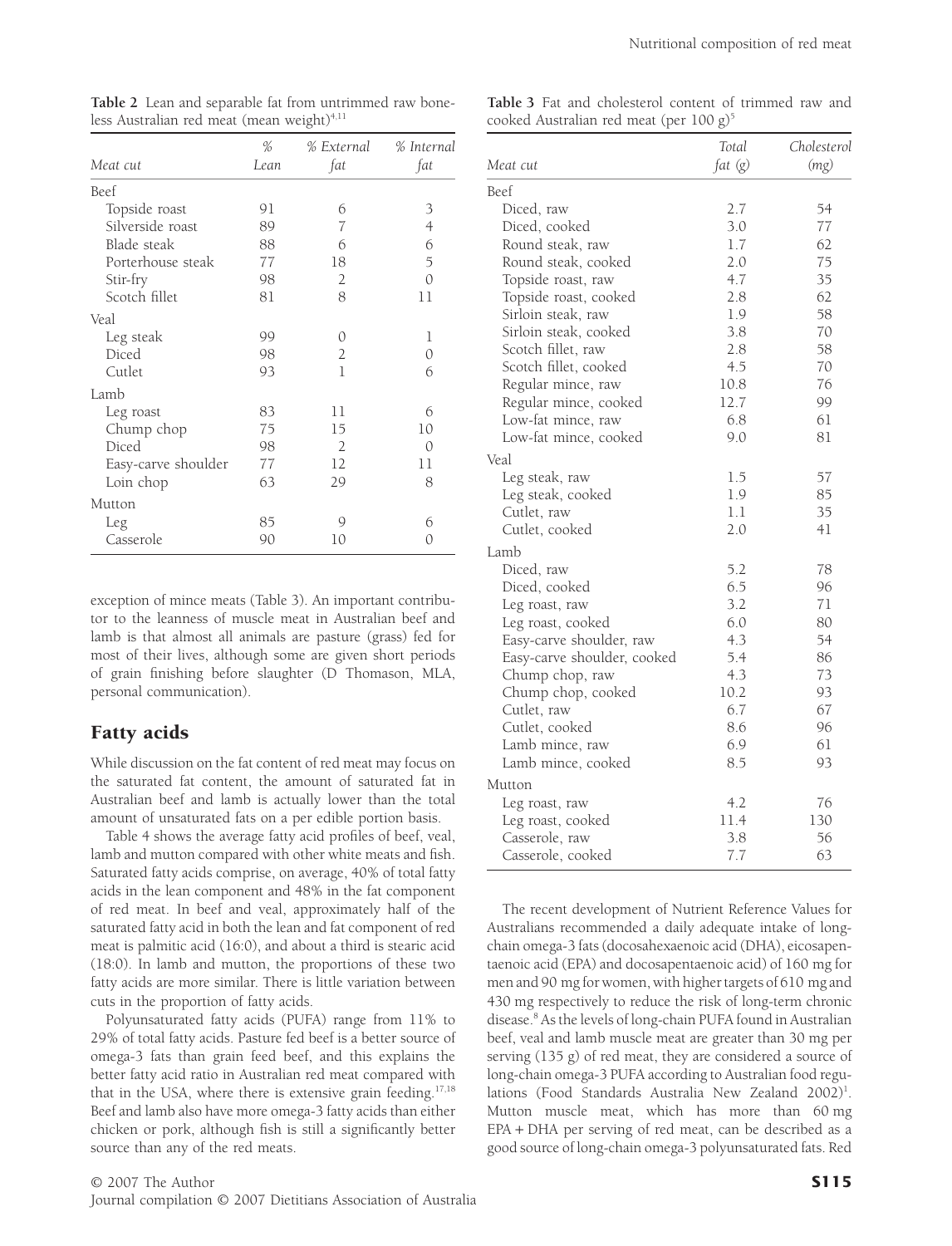| Fatty acid                     | Beef <sup>(a)</sup> | Veal <sup>(a)</sup> | $Lamb$ <sup>(a)</sup> | Mutton <sup>(a)</sup> | Skinless<br>chicken <sup>(b)</sup> | Lean<br>pork <sup>(c)</sup> | White<br>fish <sup>(d)</sup> | Oily<br>fish <sup>(e)</sup> |
|--------------------------------|---------------------|---------------------|-----------------------|-----------------------|------------------------------------|-----------------------------|------------------------------|-----------------------------|
| C14:0                          | 0.096               | 0.034               | 0.101                 | 0.060                 | 0.020                              | 0.010                       | 0.020                        | 0.680                       |
| C15:0                          | 0.012               | 0.006               | 0.016                 | 0.011                 | 0.000                              | 0.000                       | 0.000                        | 0.070                       |
| C16:0                          | 0.607               | 0.215               | 0.842                 | 0.667                 | 0.340                              | 0.250                       | 0.180                        | 2.170                       |
| C17:0                          | 0.028               | 0.009               | 0.051                 | 0.036                 | 0.010                              | 0.000                       | 0.000                        | 0.050                       |
| C18:0                          | 0.356               | 0.119               | 0.644                 | 0.609                 | 0.120                              | 0.130                       | 0.050                        | 0.350                       |
| Total saturated                | 1.149               | 0.409               | 1.730                 | 1.464                 | 0.500                              | 0.400                       | 0.300                        | 3.320                       |
| C14:1                          | 0.025               | 0.007               | 0.004                 | 0.003                 | 0.000                              | 0.000                       | 0.000                        | 0.000                       |
| C16:1                          | 0.082               | 0.033               | 0.066                 | 0.039                 | 0.004                              | 0.030                       | 0.060                        | 0.590                       |
| C18:1                          | 1.103               | 0.356               | 1.995                 | 1.370                 | 0.620                              | 0.390                       | 0.110                        | 2.190                       |
| C20:1                          | 0.015               | 0.048               | 0.010                 | 0.011                 | 0.010                              | 0.010                       | 0.010                        | 1.340                       |
| Total monounsaturated          | 1.205               | 0.399               | 2.066                 | 1.413                 | 0.700                              | 0.430                       | 0.200                        | 5.390                       |
| $C18:2 \omega - 6$             | 0.204               | 0.090               | 0.321                 | 0.339                 | 0.210                              | 0.120                       | 0.010                        | 0.250                       |
| $C18:3$ $\omega$ -3            | 0.048               | 0.022               | 0.072                 | 0.107                 | 0.010                              | 0.010                       | 0.000                        | 0.130                       |
| $C20:3$ $\omega$ -6            | 0.020               | 0.012               | 0.009                 | 0.009                 | 0.008                              | 0.003                       | 0.000                        | 0.000                       |
| $C20:4$ $\omega$ -6            | 0.076               | 0.056               | 0.094                 | 0.101                 | 0.030                              | 0.019                       | 0.040                        | 0.050                       |
| $C20:5$ $\omega$ -3 (EPA)      | 0.031               | 0.028               | 0.028                 | 0.044                 | 0.005                              | 0.000                       | 0.048                        | 0.913                       |
| $C22:5 \omega-3$ (DPA)         | 0.051               | 0.033               | 0.044                 | 0.053                 | 0.009                              | 0.006                       | 0.021                        | 0.194                       |
| $C22:6$ $\omega$ -3 (DHA)      | 0.006               | 0.003               | 0.013                 | 0.020                 | 0.009                              | 0.004                       | 0.111                        | 1.118                       |
| Total polyunsaturated          | 0.448               | 0.259               | 0.603                 | 0.673                 | 0.300                              | 0.200                       | 0.200                        | 2.655                       |
| Total $\omega$ -3              | 0.136               | 0.086               | 0.157                 | 0.224                 | 0.033                              | 0.020                       | 0.180                        | 2.355                       |
| Total $\omega$ -6              | 0.300               | 0.244               | 0.424                 | 0.449                 | 0.258                              | 0.148                       | 0.050                        | 0.250                       |
| Ratio $\omega$ -3/ $\omega$ -6 | 0.45                | 0.36                | 0.37                  | 0.50                  | 0.13                               | 0.14                        | 3.60                         | 10.42                       |

**Table 4** Fatty acid profile of raw lean meats (g/100 g edible portion)

 $^{(a)}$  Average values from 2002 analyses of Australian red meat.<sup>15</sup>

(b) Values for raw lean chicken breast from NUTTAB 2006.<sup>16</sup>

 $(c)$  Values for raw lean pork fillet from NUTTAB 2006.<sup>16</sup>

(d) Values for raw flathead from NUTTAB 2006.<sup>16</sup>

(e) Values for canned red salmon from NUTTAB 2006.16

DHA = docosahexaenoic acid; DPA = docosapentaenoic acid; EPA = eicosapentaenoic acid.

meat is frequently consumed by Australians and makes the second greatest contribution to intake of long-chain omega-3 PUFA, after fish, in the Australian diet.<sup>19</sup>

## *Trans*-fatty acids

*Trans*-fatty acids are found in ruminant fat as a result of biohydrogenation by rumen bacteria. *Trans*-fatty acids (18:1 *trans*) in raw muscle meat vary from as little as 22 mg/100 g in veal to 123 mg/100 g in lamb, but is generally less than 3% of the total fatty acid content.15 Levels in both raw and cooked muscle meat are higher in lamb and mutton than in beef and veal.

# Choline

Choline is a precursor of a number of compounds, including neurotransmitters and membrane phospholipids. Although choline can be made in the body, dietary essentiality has been demonstrated, and the new Australian Nutrient Reference Values recommend an adequate intake of 550 mg/day for men and  $425$  mg/day for women.<sup>8</sup> The best dietary sources are milk, liver and eggs, but meat is also a significant source and beef contains 78 mg/100 g. $^{20}$ 

#### Vitamins

As with other animal foods, red meat is an excellent source of bioavailable vitamin B12, providing over two-thirds of the daily requirement in a 100 g serve (Table 1). Up to 25% RDI of riboflavin, niacin, vitamin B6 and pantothenic acid can also be provided by 100 g of red meat, but compared with pork, it is a relatively poor source of thiamin. Liver is an excellent source of vitamin A and folate, but the levels in lean muscle meat tissue are low. For all these vitamins, older animals tend to have higher concentrations, so the levels in beef are generally higher than those in veal, and mutton has more than lamb. Levels of vitamin D in meat are low and difficult to measure and have often not been included in food composition data previously. However, recent assays of meat in New Zealand have reported levels of  $0.10 \mu$ g vitamin D3 and 0.45 µg 25-OH D3 per 100 g in beef and levels of 0.04 and 0.93  $\mu$ g/100 g respectively in lamb.<sup>21</sup> Given the higher biological activity of the 25-OH vitamin D, this means that 100 g of cooked beef could provide 12% of the estimated adequate intake of 10  $\mu$ g/day for a 51- to 70-year-old individual,<sup>8</sup> and cooked lamb could provide more than 25%, and hence be an important source of this nutrient, especially for housebound elderly people.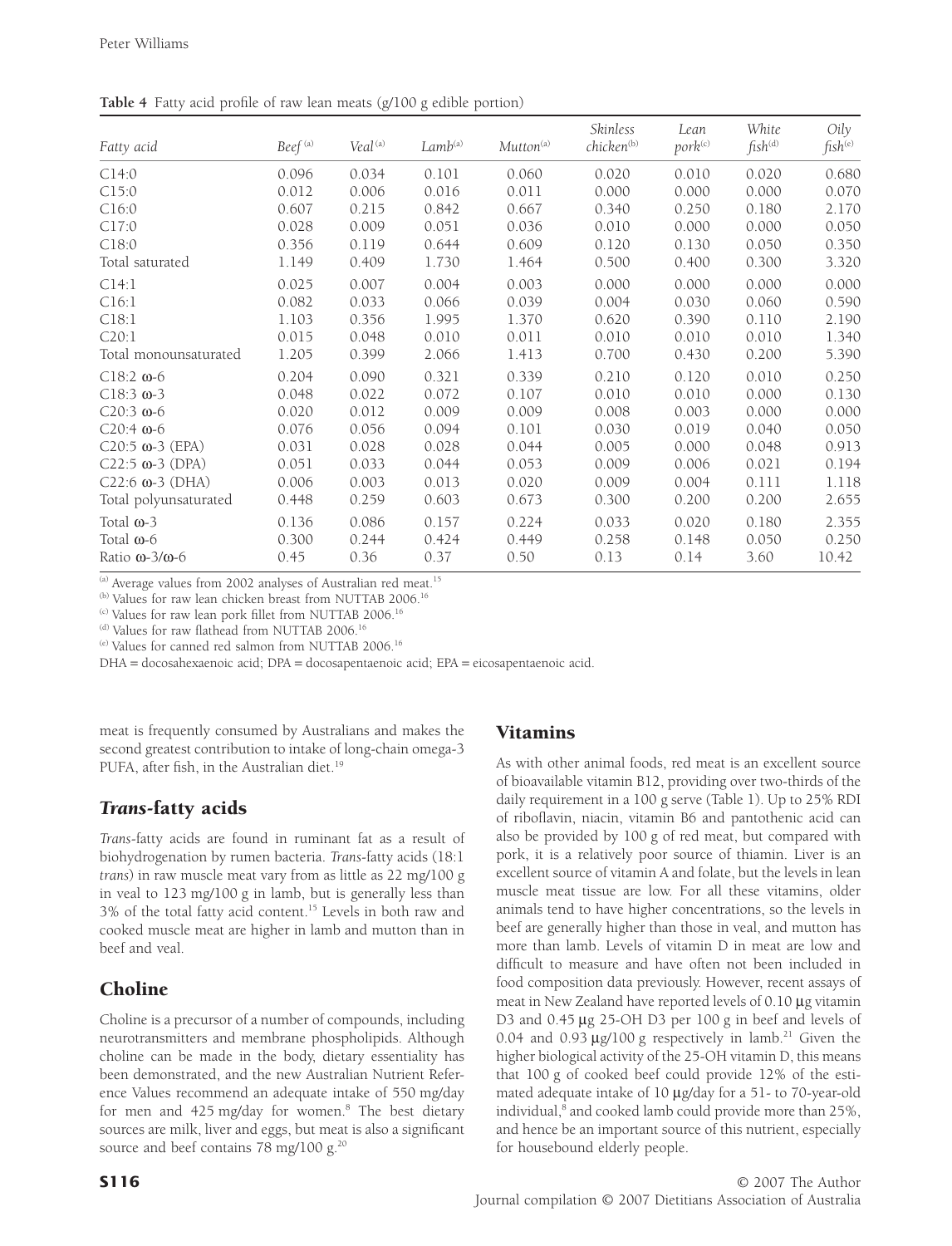#### Minerals

Beef and lamb meat are among the richest sources of the minerals iron and zinc, with 100 g providing at least onequarter of daily adult requirements (Table 1). The iron in meat is mostly haem iron, which is well absorbed, and meat protein also appears to enhance the absorption of iron from meat. Similarly, absorption of zinc from a diet high in animal protein is greater than from plant foods, and the requirements for zinc may be as much as 50% higher for vegetarians.8 Red meats are also good sources of selenium, providing over 20% RDI per 100 g serve, although it is likely that selenium values in meat will be significantly affected by where animals feed and the time of the year of sampling. Lean meat is low in sodium, with a potassium–sodium ratio of >5. The copper content in raw lean cuts range from 0.055 to 0.190 mg/100 g in beef and veal, 0.090 to 0.140 mg/ 100 g in lamb, and 0.190 to 0.240 mg/100 g in mutton, all significantly higher than values reported in British meat.<sup>22</sup>

### MEAT-BASED BIOACTIVE **COMPOUNDS**

In addition to the traditional essential nutrients with defined requirements, there are a number of meat-based bioactive substances that have been studied for their potential beneficial effects.23

#### Taurine

An amino acid in meat of particular interest is taurine. Meat is rich in taurine (110 mg/100 g in lamb and 77 mg/100 g in beef), $24$  and is the most abundant dietary source. While taurine can be derived from methionine and cysteine metabolism, there have been suggestions that it should be considered a conditionally essential amino acid during lactation, during times of immune challenge, and may offer protection against oxidative stress.25,26

#### **Carnitine**

L-carnitine (beta-hydroxy-gamma-trimethyl amino butyric acid) transports long-chain fatty acids across the inner mitochondrial membranes to produce energy during exercise. Although not an essential nutrient, needs appear to be increased during pregnancy and after strenuous exercise, and a recommended intake of 24–81 mg/day has been proposed.27 It is found in skeletal muscle and is particularly abundant in sheep muscle at up to 209 mg/100  $g^{28}$  and in beef at around 60 mg/100 g. $^{29}$ 

## Conjugated linoleic acid

Conjugated linoleic acid (CLA) has antioxidant and immunomodulatory properties and may also play a role in the control of obesity.30 As rumen bacteria convert linoleic acid to CLA, it is most abundant in the fat of ruminant animals, although CLA is also present in partially hydrogenated vegetable oils. The CLA content of meat is affected by several factors, including breed, age and food composition.<sup>31</sup> It is mostly present in the fat component of red meat (approximately 1 g/100 g) but is also found in the muscle meat: 10–46 mg/100 g in raw meat and 30–100 mg/100 g in cooked red meat.<sup>15</sup>

### Endogenous antioxidants

Several endogenous compounds (including ubiquinone, glutathione, lipoic acid, spermine, carnosine, anserine) have been studied in skeletal muscle.<sup>32</sup> Both carnosine and anserine are antioxidative histidyl dipeptides and the most abundant antioxidants in meat. Carnosine is present at around 365 mg/100 g in beef<sup>33</sup> and 400 mg/100 g in lamb.<sup>24</sup> Because carnosine is absorbed into the plasma intact, it is a potentially important dietary antioxidant.<sup>34</sup> Coenzyme Q10 (ubiquinone) also has antioxidant properties, and supplements have shown beneficial effects in some studies.35 Levels in meat are estimated to be around 2 mg/100 g in both beef and sheep meat.<sup>33</sup> Glutathione is a component of glutathione peroxidase enzymes, which have an important antioxidant role in the body. It may also play a role in immune response and enhancing iron absorption by contributing to the 'meat factor'. Glutathione levels in red meat are estimated to be 12–26 mg/100 g in beef, $36$  and most meats contain approximately twice the level of glutathione of poultry and up to 10 times the content found in fish.

## **Creatine**

Creatine and its phosphorylated derivative creatine phosphate play an important role in muscle energy metabolism and, under some circumstances, creatine supplements can enhance muscle performance.<sup>37</sup> Red meat contains approximately 350 mg/100 g<sup>33</sup> and is the principal dietary source for humans. Creatine in meat is readily absorbed,<sup>38</sup> but typical intakes are unlikely to provide the levels of creatine used for supplementation of sports performance (up to 15 g/day).

## NUTRIENT COMPOSITION OF ORGAN MEATS

Table 5 provides a comparison of the nutrient content of liver, kidney, heart, brains and tripe from beef and lamb. From this table, the following general statements can be made:

- All organ meats (except tripe) are extremely rich in vitamin B12, with much more than 100% of the RDI in 100 g
- Liver is a rich source of protein, iron, zinc, riboflavin, niacin, vitamin A and folate
- Kidney is rich in protein, thiamin, riboflavin, iron and a source of folate
- Heart is a good source of iron and zinc, but not as good as liver and kidney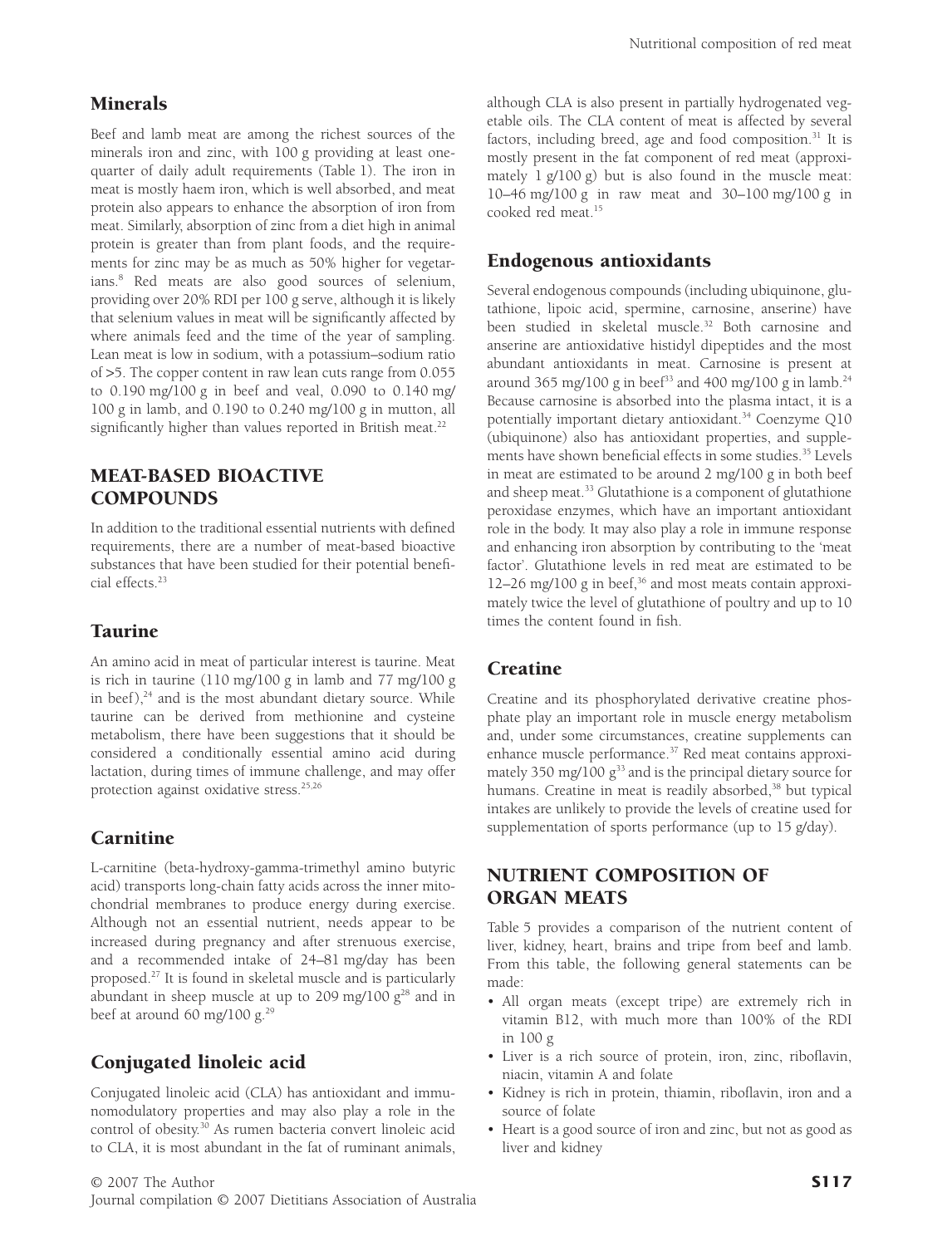|                               |       | Liver  |      | Kidney |      | Heart         | Brain         | Tripe         |
|-------------------------------|-------|--------|------|--------|------|---------------|---------------|---------------|
|                               | Beef  | Lamb   | Beef | Lamb   | Beef | Lamb          | Lamb          | Beef          |
| Protein $(g)$                 | 20.0  | 21.4   | 18.2 | 17.1   | 18.2 | 17.8          | 12.3          | 13.2          |
| Fat $(g)$                     | 8.6   | 7.5    | 1.6  | 2.5    | 3.0  | 5.6           | 8.0           | 2.1           |
| Saturated fat (g)             | 2.8   | 2.2    | 0.6  | 0.9    | 1.2  | 2.3           | 2.2           | 0.9           |
| Long-chain omega-3 fat (mg)   | 561   | 361    | 47   | 103    | 54   | 102           | 574           | 20            |
| Cholesterol (mg)              | 271   | 433    | 313  | 338    | 103  | 129           | 1352          | 82            |
| Thiamin (mg)                  | 0.23  | 0.24   | 0.40 | 0.56   | 0.50 | 0.61          | 0.14          | $\mathcal{O}$ |
| Riboflavin (mg)               | 4.80  | 2.80   | 3.60 | 2.10   | 1.50 | 1.10          | 0.40          | 0.10          |
| Niacin (mg)                   | 9.4   | 10.9   | 6.5  | 7.6    | 6.9  | 5.9           | 5.1           | 0.2           |
| Folate $(\mu g)$              | 290   | 230    | 98   | 28     | 3    | 2             | 3             | 5             |
| Vitamin B12 $(\mu g)$         | 59    | 90     | 28   | 52     | 9    | 10            | 11            | 1             |
| Retinol equivalents $(\mu g)$ | 13877 | 31 400 | 155  | 93     | 10   | $\mathcal{O}$ | $\mathcal{O}$ | 0             |
| $\text{Zinc} \text{ (mg)}$    | 3.6   | 4.3    | 1.8  | 2.6    | 1.6  | 1.6           | 1.1           | 1.2           |
| [ron (mg)]                    | 5.8   | 9.5    | 5.4  | 9.8    | 5.0  | 3.9           | 1.7           | 0.4           |
| Magnesium (mg)                | 15    | 19     | 15   | 16     | 17   | 17            | 12            | 6             |
| Sodium (mg)                   | 78    | 67     | 160  | 190    | 91   | 82            | 120           | 100           |
| Potassium (mg)                | 320   | 300    | 250  | 260    | 280  | 260           | 340           | 23            |

Table 5 Selected nutrients (per 100 g) in raw liver, kidney, heart, brain and tripe <sup>(a)</sup>

(a) Folate values from US data;<sup>39</sup> all other values from NUTTAB 2006.<sup>16</sup>

|                                          |  | Table 6 Percentage of male adult recommended dietary intake (RDI) or adequate intake (AI) provided by 100 g of lean red |  |  |  |  |  |  |  |
|------------------------------------------|--|-------------------------------------------------------------------------------------------------------------------------|--|--|--|--|--|--|--|
| meat and some vegetarian protein sources |  |                                                                                                                         |  |  |  |  |  |  |  |

|                        | RDI/AI for men<br>aged 31-50 years | Beef <sup>(a)</sup><br>% of RDI | Lamb <sup>(a)</sup><br>$\%$ | $Egg^{(b)}$<br>% | Cheddar<br>cheese <sup>(b)</sup> | Baked beans<br>salt reduced <sup>(b)</sup> | Walnuts <sup>(b)</sup><br>$\%$ |
|------------------------|------------------------------------|---------------------------------|-----------------------------|------------------|----------------------------------|--------------------------------------------|--------------------------------|
| Protein                | 64 g                               | 36                              | 34                          | 21               | 40                               |                                            | 23                             |
| Long-chain omega-3 fat | 160 mg                             | 50                              | 53                          | 111              | 55                               |                                            | $\mathcal{O}$                  |
| Thiamin                | $1.2 \text{ mg}$                   | 3                               | 8                           | 8                |                                  |                                            | 28                             |
| Riboflavin             | $1.3 \text{ mg}$                   | 25                              | 15                          | 31               | 39                               |                                            | 14                             |
| Niacin                 | $16 \text{ mg}$                    | 31                              | 70                          | $\Omega$         | $<$ l                            |                                            | 9                              |
| Vitamin B6             | $1.3 \text{ mg}$                   | 23                              | 43                          |                  | 6                                | 8                                          | 33                             |
| Vitamin B12            | $2.4 \mu g$                        | 79                              | 71                          | 58               | 35                               |                                            | $\Omega$                       |
| Pantothenic acid       | 6 mg                               | 12                              | 13                          | 34               |                                  | $<$ l                                      | 11                             |
| Vitamin A              | $900 \mu g$                        | $<$ l                           | $<$ l                       | 25               | 43                               | $<$ l                                      | $<$ l                          |
| Vitamin E              | $10 \text{ mg}$                    |                                 | 5                           | 22               | 40                               |                                            | 26                             |
| Phosphorus             | 1000 mg                            | 22                              | 23                          | 20               | 47                               | 8                                          | 37                             |
| Zinc                   | $14 \text{ mg}$                    | 30                              | 31                          | 9                | 26                               |                                            | 18                             |
| Iron                   | $8 \text{ mg}$                     | 24                              | 25                          | 26               | 3                                | 20                                         | 31                             |
| Magnesium              | 420 mg                             | 6                               | 6                           | $\overline{2}$   |                                  | 6                                          | 36                             |
| Selenium               | $70 \mu g$                         | 29                              | 21                          | 37               | 15                               |                                            | 3                              |
| Sodium                 | 920 mg                             | 6                               |                             | 13               | 72                               | 23                                         | $<$ l                          |
| Potassium              | 3800 mg                            | 9                               | 9                           | 3                | $\overline{2}$                   | 6                                          | 12                             |

<sup>(a)</sup> Average values from 2002 analyses of Australian red meat.<sup>5</sup>

 $(b)$  Values from NUTTAB 2006.<sup>16</sup>

- Brains and tripe are not particularly good sources of vitamins or minerals
- All organ meats are high in cholesterol, especially brains, and mostly low in sodium
- Liver is such a rich source of retinol that consumption of large amounts is not recommended in pregnancy.<sup>40</sup>

## **SUMMARY**

The Australian Guide to Healthy Eating recommends that a healthy diet include 1–2 serves per day of meat or equivalents such as eggs, nuts or legumes. $41$  However, the vegetarian alternatives that are used as protein sources have very different nutritional profiles from red meat, as shown in Table 6, which compares the percentage of an adult male daily requirement provided by 100 g of food. Lean beef and lamb are better protein sources than all the options except cheese, and are mostly lower in sodium. The meats are higher in zinc and niacin than all the alternatives, and also higher in omega-3 fats than the vegetable sources; a better source of vitamin B6 (except for the walnuts); richer in selenium (except in comparison to eggs); and are the best